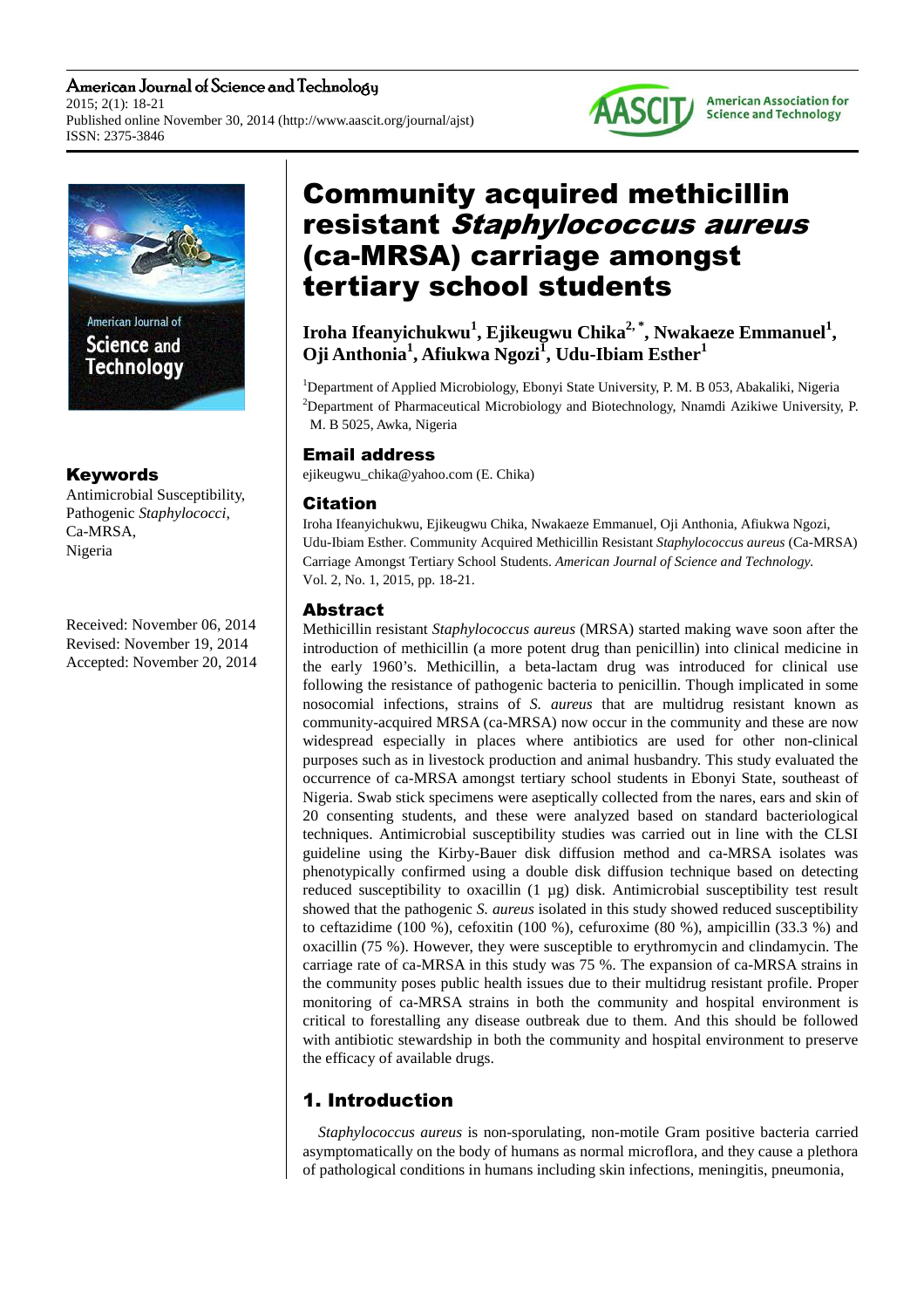arthritis, endocarditis and osteomyelitis amongst others (Michael *et al*., 2010 and Madigan *et al*., 2009). Methicillin, the first β-lactamase-resistant-penicillin is a β-lactam antibiotic that is stable to β-lactamase enzymes produced by *S. aureus* and other Gram negative bacteria (Denyer *et al*., 2004), but the efficacy of this potent agent has been put to jeopardy by the emergence of pathogenic *S. aureus* strains resistant to the antibiotic (i.e. methicillin). Methicillin resistant *Staphylococcus aureus* (MRSA) is defined as a strain of *S. aureus* that is resistant to methicillin (Terry *et al*., 2011). MRSA started making rounds in the health sector and became a global public health issue in 1961 when the first strain of *S. aureus* that resisted the actions of methicillin was reported in the UK, thus making it the first report of MRSA in the world (Michael *et al*., 2010 and Sae *et al*., 2010). MRSA have since emerged and spread as a serious worry in human medicine because of their multiple antibiotic resistant profiles; and they occur worldwide with varying prevalence's (Sae *et al*., 2010; Frazee *et al*., 2005; Coelho *et al*., 2011; Terry *et al*., 2011). Community-acquired methicillin resistant *Staphylococcus aureus* (ca-MRSA) strains are those strains of *S. aureus* that are not acquired from a healthcare setting, but rather emerged from the community and without identified risk factors that allowed hospital-associated methicillin-resistant *S. aureus* (HA-MRSA) which is nosocomial in origin to emerge (Coelho *et al*., 2011; Terry *et al*., 2011). According to Coelho *et al* (2011), ca-MRSA differs genetically from HA-MRSA, and they are also lessresistant to non-β-lactam antibiotics than the Ha-MRSA strains which emerged from hospital settings. Ca-MRSA which has been a cause of concern in people who have no previous invasive procedures or had been hospitalized before was first reported in the early 1980's (Frazee *et al*., 2005), and they can now be found even in healthy persons causing varying rates of morbidity. This study is aimed at determining the frequency of ca-MRSA carriage amongst students of a tertiary institution in Abakaliki metropolis, Ebonyi state, Nigeria.

### 2. Materials and Methods

*Sample collection:* Sterile swab sticks in polypropylene tubes and moistened with sterile physiological saline was used to swab the skin surface, ears and nares of 20 consenting healthy students who were included in the study. Collected samples were transported immediately to the Microbiology Laboratory Department of Ebonyi State University Abakaliki, Nigeria for further processing.

*Bacteriological analysis:* Swabs containing the specimen were first suspended in Tryptone soya broth (Oxoid, UK) and incubated at  $37^{\circ}$ C for 18-24 hrs. Loopful of bacterial growth were plated onto nutrient agar (Oxoid, UK), blood agar and Mannitol salt agar (Oxoid, UK) and incubated at  $37^{\circ}$ C for 24 hrs for the isolation of pathogenic *Staphylococcus aureus*.

Suspect colonies were subcultured onto Mannitol salt agar plates and purified on nutrient agar plates. Bacterial isolates were identified according to standard microbiology identification techniques (Cheesbrough, 2004). *S. aureus* is Gram positive cocci, catalase positive and coagulase positive.

*Susceptibility testing:* All isolated *S. aureus* bacteria were evaluated for antimicrobial susceptibility testing by the Kirby-Bauer disk diffusion method as per the clinical laboratory standard institute (CLSI) guidelines. Susceptibility studies were carried out on Mueller-Hinton (MH) agar plates already inoculated with the test organisms. Single disks of ampicillin (10  $\mu$ g), erythromycin (15  $\mu$ g), clindamycin (2  $\mu$ g) cefoxitin (30  $\mu$ g), cefuroxime (30  $\mu$ g) and ceftazidime (30  $\mu$ g) [procured from Oxoid, UK] were aseptically placed on each of the culture plates, and then incubated at  $37^{\circ}$ C for 24 hrs.

*Detection of MRSA:* MRSA strains were detected by the Kirby-Bauer disk diffusion method according to a previously used methodology (Suleiman *et al*., 2012; Frazee *et al*., 2005). Briefly, test bacteria were aseptically swabbed on MH agar plates and oxacillin  $(1 \mu g)$  disk was placed on the plate(s) and incubated at 37<sup>o</sup>C for 24 hrs. Zones of inhibition  $\leq 13$ mm for the oxacillin antibiotic against the test isolate phenotypically infer MRSA.

### 3. Result

Twenty *Staphylococcus aureus* bacteria were recovered from the swab specimens collected from 20 consenting healthy students at a tertiary institution in Ebonyi State Nigeria. Table 1 shows the biochemical reaction of the *S. aureus* bacteria isolated in this study. Table 2 shows the number of *S. aureus* bacteria isolated from the different sample collection sites (skin, ear and nares). Ear swab produced the highest number of *S. aureus* bacteria (45 %), and this was followed by swabs from the nares (30 %) and skin (25 %) respectively. The antimicrobial susceptibility test results of the *S. aureus* bacteria are shown in Table 3. Cefoxitin was the least effective antibiotic tested as none of the *S. aureus* bacteria was susceptible to the agent. The *S. aureus* bacteria were also resistant to ceftazidime and cefuroxime. The number of *S. aureus* bacteria resistant to oxacillin is shown in Table 4.

*Table 1. Biochemical reaction of the test isolates* 

| Organism                                                                  | <b>Gram staining</b> | <b>Coagulase test</b> | <b>Catalase test</b> |
|---------------------------------------------------------------------------|----------------------|-----------------------|----------------------|
| S. <i>aureus</i> $(n=20)$                                                 | $+ve$                |                       |                      |
| <b>Table 2.</b> Number of S. aureus isolated from the different specimens |                      |                       |                      |

| <b>Bacteria</b>           | Skin $n$ $\left(\frac{9}{6}\right)$ | Nares $n$ $\left(\frac{9}{6}\right)$ | Ear $n \frac{9}{6}$ |
|---------------------------|-------------------------------------|--------------------------------------|---------------------|
| S. <i>aureus</i> $(n=20)$ | 5(25)                               | 6(30)                                | 9(45)               |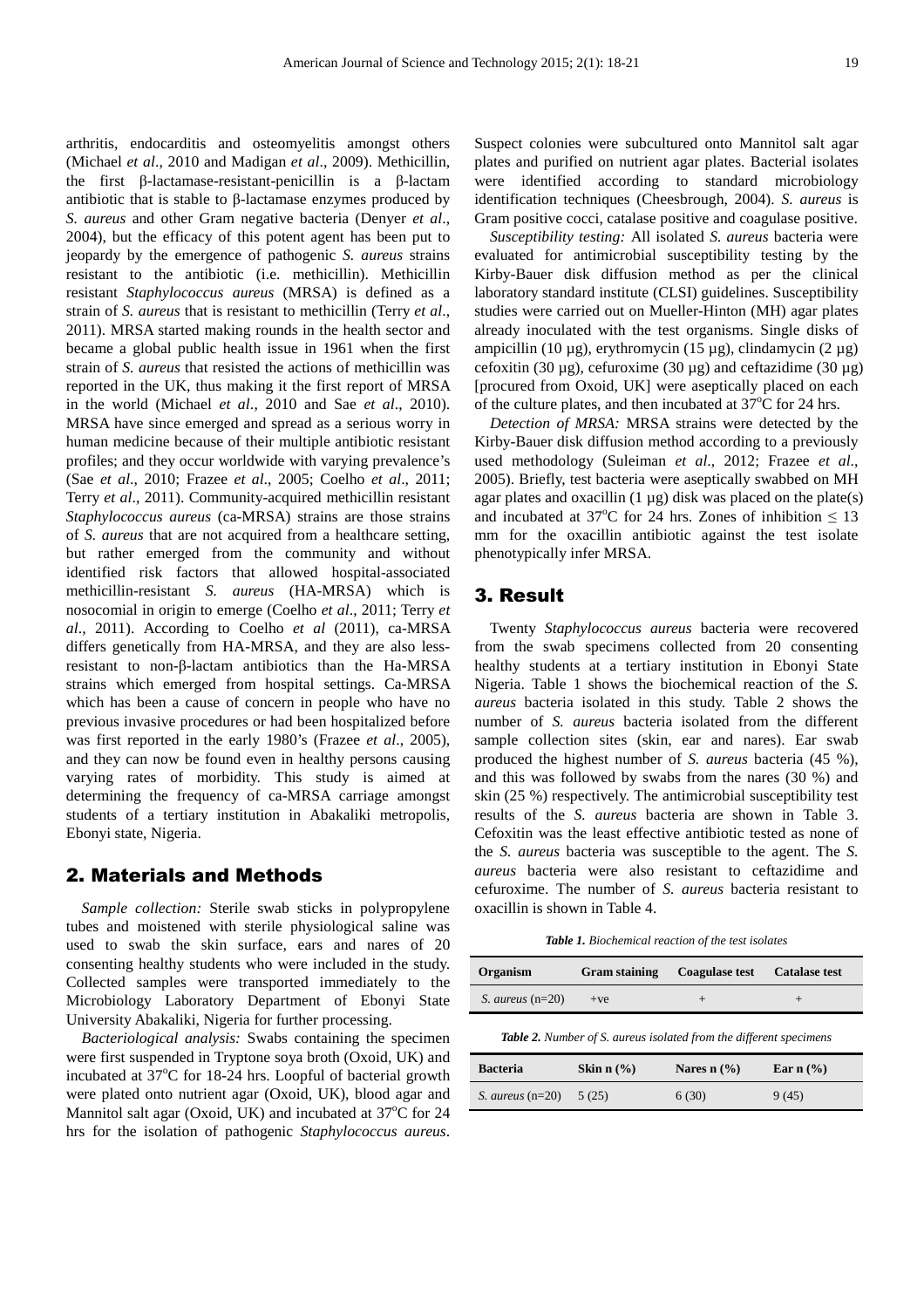| Drugs $(\mu g)$    | Skin $(n=5)$      |                   | Nares $(n=6)$ |                   | Ear $(n=9)$ |                   |
|--------------------|-------------------|-------------------|---------------|-------------------|-------------|-------------------|
|                    | *S $n\frac{6}{6}$ | *R $n\frac{6}{6}$ | $^*S_n($ %)   | *R $n\frac{6}{6}$ | $^*S_n($ %) | *R $n\frac{6}{6}$ |
| Clindamycin $(2)$  | 5(100)            | 0(0)              | 5(83.3)       | 1(16.7)           | 7(77.8)     | 2(22.2)           |
| Erythromycin $(5)$ | 4(80)             | 1(20)             | 5(83.3)       | 1(16.7)           | 8(88.9)     | 1(11.1)           |
| Ampicillin (2)     | 3(60)             | 2(40)             | 4(66.7)       | 2(33.3)           | 8(88.9)     | 1(11.1)           |
| Cefoxitin $(30)$   | 0(0)              | 5(100)            | 0(0)          | 6(100)            | 0(0)        | 9(100)            |
| Ceftazidime (30)   | 0(0)              | 5(100)            | 1(16.7)       | 5(83.3)           | 0(0)        | 9(100)            |
| Cefuroxime (30)    | 1(20)             | 4(80)             | 3(50)         | 3(50)             | 5(55.6)     | 4(44.4)           |

*Table 3. Percentage susceptibility profile of the S. aureus bacteria* 

\*S=Susceptible, \*R=Resistant, n=number of isolates

*Table 4. Oxacillin resistance profile of S. aureus bacteria* 

|                           | Oxacillin $(1 \mu g)$ |                    |  |
|---------------------------|-----------------------|--------------------|--|
| <b>Bacteria</b>           | <b>Resistant</b>      | <b>Susceptible</b> |  |
| S. <i>aureus</i> $(n=20)$ | 15(75)                | 5(25)              |  |

### 4. Discussion

*Staphylococcus aureus* bacteria are a member of the normal flora of the human body, and they are mainly found on the skin, in the nares and ears. Community-acquired methicillin resistant *Staphylococcus aureus* (ca-MRSA) is largely responsible for most community infections related to pathogenic *S. aureus*. This study was aimed at evaluating the carriage frequency of ca-MRSA amongst students at a tertiary institution as a panacea to elucidate the spread of the pathogen in the community. Several studies have reported the prevalence of ca-MRSA from various sources including livestock, animals, meat products and even from the human skin from around the world but none of these studies reported the carriage rate of ca-MRSA amongst healthy students (Michael *et al*., 2010; Suleiman *et al*., 2012; Terry *et al*., 2011; Lo *et al*., 2007; Akinjogunla *et al*., 2010; Nkang *et al*., 2009; Onanuga *et al*., 2005). All the twenty swab specimens collected from the nares, ears and skin of the consenting students produced *S. aureus* isolates that were pathogenic in nature (Tables 1 and 2). Ear swab specimens produced 9 (45 %) *S. aureus* isolates while the skin and nares swabs produced 5 (25 %) and 6 (30 %) *S. aureus* isolates respectively. The results of our antimicrobial susceptibility testing showed high level resistance amongst the *S. aureus*  isolates especially to ceftazidime (100 %), cefoxitin (100 %), cefuroxime (80 %) and ampicillin (33.3 %). Clindamycin and erythromycin were the most potent antibiotics against the *S. aureus* isolates (Table 3). However, this result is in contrast to a similar work done in Taiwan where community-acquired methicillin resistant *S. aureus* (CA-MRSA) showed high level of resistance to clindamycin (100 %) and erythromycin (100 %) (Lo *et al*., 2007). The high resistance of pathogenic *S. aureus* to some commonly available antibiotics as obtainable in our study compares to other studies (Suleiman *et al*., 2012; Nkang *et al*., 2009; Onanuga *et al*., 2005). Out of the twenty *S. aureus* isolates tested for susceptibility to oxacillin  $(1 \mu g)$  in this study, only 5 (25 %) isolates were susceptible to the drug (Table 4). Thus, the carriage rate of pathogenic *S. aureus* (that are community-acquired and

resistant to methicillin and/or oxacillin antibiotics) in this study was 75 %. In Northern Taiwan, nasal carriage of community-acquired methicillin resistant *Staphylococcus aureus* (as reported in our study) has been reported among kindergarten attendees (Lo *et al*., 2007); and several other studies have also reported similar carriage rates of ca-MRSA in the community and even amongst dogs (Coelho *et al*., 2011; Sae *et al*., 2010; Suleiman *et al*., 2012; Onanuga *et al*., 2005). MRSA strains could be extremely dangerous when transmitted to critically ill-patients due to the multidrug profile of the pathogen (as obtainable in this study). The spread of methicillin resistant *S. aureus* (MRSA) in both the hospital environment and community should be monitored through proper antibiotic usage policies and proper detection of such multidrug resistant bacteria in the laboratory.

In conclusion, our study has presumptively reported the occurrence of ca-MRSA bacteria amongst students of a tertiary institution in this part of the world. It is critical to monitor the emergence of the pathogen so as to forestall their spread within the community. Further molecular studies are required to characterize by genotypic techniques the genes responsible for the ca-MRSA occurrence in this region.

## References

- [1] Akinjogunla O.J and Enabulele I.O (2010). Virulence factors, plasmid profiling and curing analysis of multidrug resistant *Staphylococcus aureus* and coagulase negative *Staphylococcus* spp. isolated from patients with Acute Otitis Media. *Journal of American Science*, 6(11):1022-1033.
- [2] Coelho C., Torres C., Radhouani H., Pinto L., Lozano C., Gomez-Sanz E., Zaragaza M., Igrejas G and Poeta P (2011). Molecular Detection and Characterization of Methicillin-Resistant *Staphylococcus aureus* (MRSA) Isolates from Dogs in Portugal. *Microbial Drug Resistance*, 17(2):333-337.
- [3] Cheesbrough M. (2004). District laboratory practice in tropical countries. Part 2. Cambridge University press U.K. pp 136-142.
- [4] Denyer S.P., Hodges N.A and Gorman S.P (2004). Hugo & Russell's Pharmaceutical Microbiology. 7<sup>th</sup> ed. Blackwell Publishing Company, USA. Pp.152-172.
- [5] Lo W.T, Lin W.J, Tseng M.H, Lu J.J, Lee S.Y, Shih Y.L, Chu M.L and Wang C.C (2007). Nasal carriage of a single clone of community-acquired methicillin resistant *Staphylococcus aureus* among kindergarten attendees in northern Taiwan. *BMC Infectious Diseases,* 7:51.